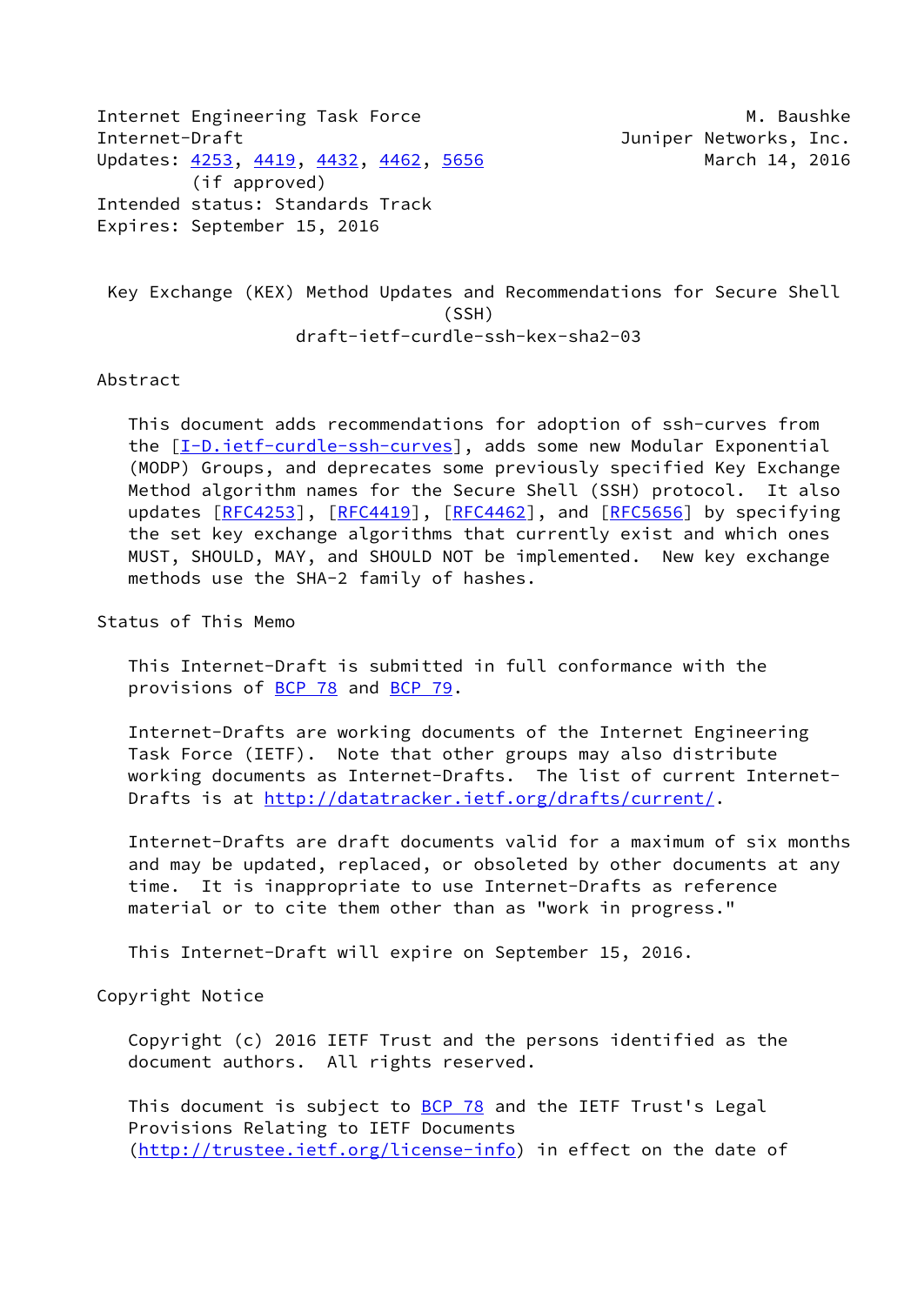Internet-DrafKEX Method Updates and Recommendations for SSH March 2016

 publication of this document. Please review these documents carefully, as they describe your rights and restrictions with respect to this document. Code Components extracted from this document must include Simplified BSD License text as described in Section 4.e of the Trust Legal Provisions and are provided without warranty as described in the Simplified BSD License.

<span id="page-1-0"></span>[1](#page-1-0). Overview and Rationale

 Secure Shell (SSH) is a common protocol for secure communication on the Internet. In [[RFC4253](https://datatracker.ietf.org/doc/pdf/rfc4253)], SSH originally defined the Key Exchange Method Name diffie-hellman-group1-sha1 which used [[RFC2409](https://datatracker.ietf.org/doc/pdf/rfc2409)] Oakley Group 1 (a MODP group with 768 bits) and SHA-1 [\[RFC3174](https://datatracker.ietf.org/doc/pdf/rfc3174)]. Due to recent security concerns with SHA-1 [\[RFC6194](https://datatracker.ietf.org/doc/pdf/rfc6194)] and with MODP groups with less than 2048 bits [\[NIST-SP-800-131Ar1\]](#page-6-1) implementer and users request support for larger MODP group sizes with data integrity verification using the SHA-2 family of secure hash algorithms as well as MODP groups providing more security.

 The United States Information Assurance Directorate (IAD) at the National Security Agency (NSA) has published a FAQ [\[MFQ-U-OO-815099-15\]](#page-6-2) suggesting that the use of Elliptic Curve Diffie-Hellman (ECDH) using the nistp256 curve and SHA-2 based hashes less than SHA2-384 are no longer sufficient for transport of Top Secret information. It is for this reason that this draft moves ecdh-sha2-nistp256 from a REQUIRED to OPTIONAL as a key exchange method. This is the same reason that the stronger MODP groups being introduced are using SHA2-512 as the hash algorithm. Group14 is already present in most SSH implementations and most implementations already have a SHA2-256 implementation, so diffie-hellman group14-sha256 is provided as an easy to implement and faster to use key exchange for small embedded applications.

It has been observed in [\[safe-curves](#page-7-0)] that the NIST recommended Elliptic Curve Prime Curves (P-256, P-384, and P-521) are perhaps not the best available for Elliptic Curve Cryptography (ECC) Security. For this reason, none of the [\[RFC5656](https://datatracker.ietf.org/doc/pdf/rfc5656)] curves are marked as a MUST implement. However, the requirement that "every compliant SSH ECC implementation MUST implement ECDH key exchange" is now taken to mean that if ecdsa-sha2-[identifier] is implemented, then ecdh sha2-[identifier] MUST be implemented.

Please send comments on this draft to curdle@ietf.org.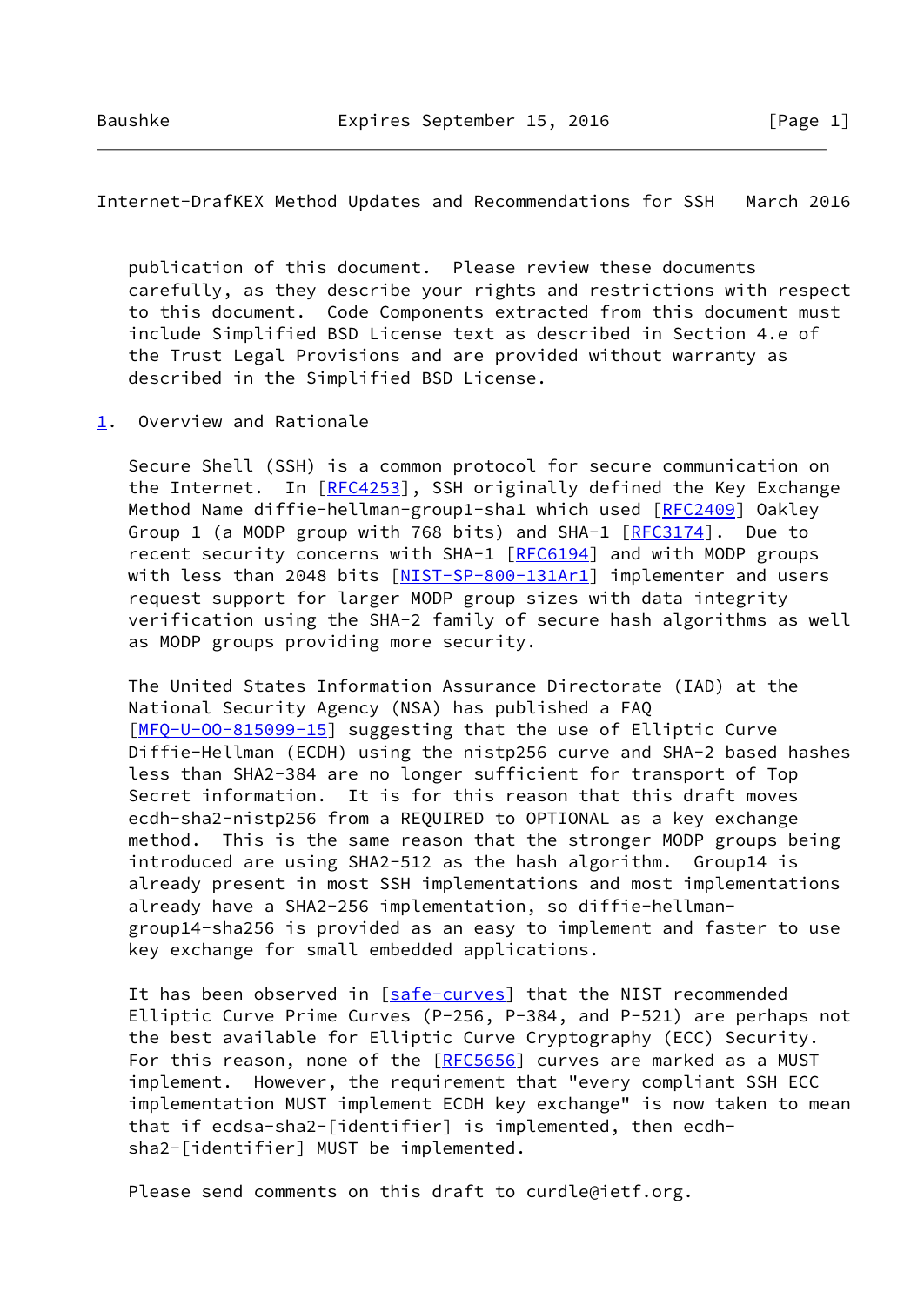Baushke Expires September 15, 2016 [Page 2]

Internet-DrafKEX Method Updates and Recommendations for SSH March 2016

<span id="page-2-0"></span>[2](#page-2-0). Requirements Language

 The key words "MUST", "MUST NOT", "REQUIRED", "SHALL", "SHALL NOT", "SHOULD", "SHOULD NOT", "RECOMMENDED", "MAY", and "OPTIONAL" in this document are to be interpreted as described in [\[RFC2119](https://datatracker.ietf.org/doc/pdf/rfc2119)].

<span id="page-2-1"></span>[3](#page-2-1). Key Exchange Algorithms

This memo adopts the style and conventions of  $[REC4253]$  in specifying how the use of new data key exchange is indicated in SSH.

 A new set of Elliptic Curve Diffie-Hellman ssh-curves exist. The curve25519-sha256 MUST be adopted where possible.

 As a hedge against uncertainty raised by the NSA IAD FAQ publication, three new MODP Diffie-Hellman based key exchanges are proposed for inclusion in the set of key exchange method names as well as the curve448-sha512 curve.

The following new key exchange algorithms are defined:

| Key Exchange Method Name      | Note               |
|-------------------------------|--------------------|
| diffie-hellman-group14-sha256 | MAY/OPTIONAL       |
| diffie-hellman-group16-sha512 | SHOULD/RECOMMENDED |
| diffie-hellman-group18-sha512 | MAY/OPTIONAL       |

Figure 1

 The SHA-2 family of secure hash algorithms are defined in [\[FIPS-180-4\]](#page-5-0).

 The method of key exchange used for the name "diffie-hellman group14-sha256" is the same as that for "diffie-hellman-group14-sha1" except that the SHA2-256 hash algorithm is used.

The group16 and group18 names are the same as those specified in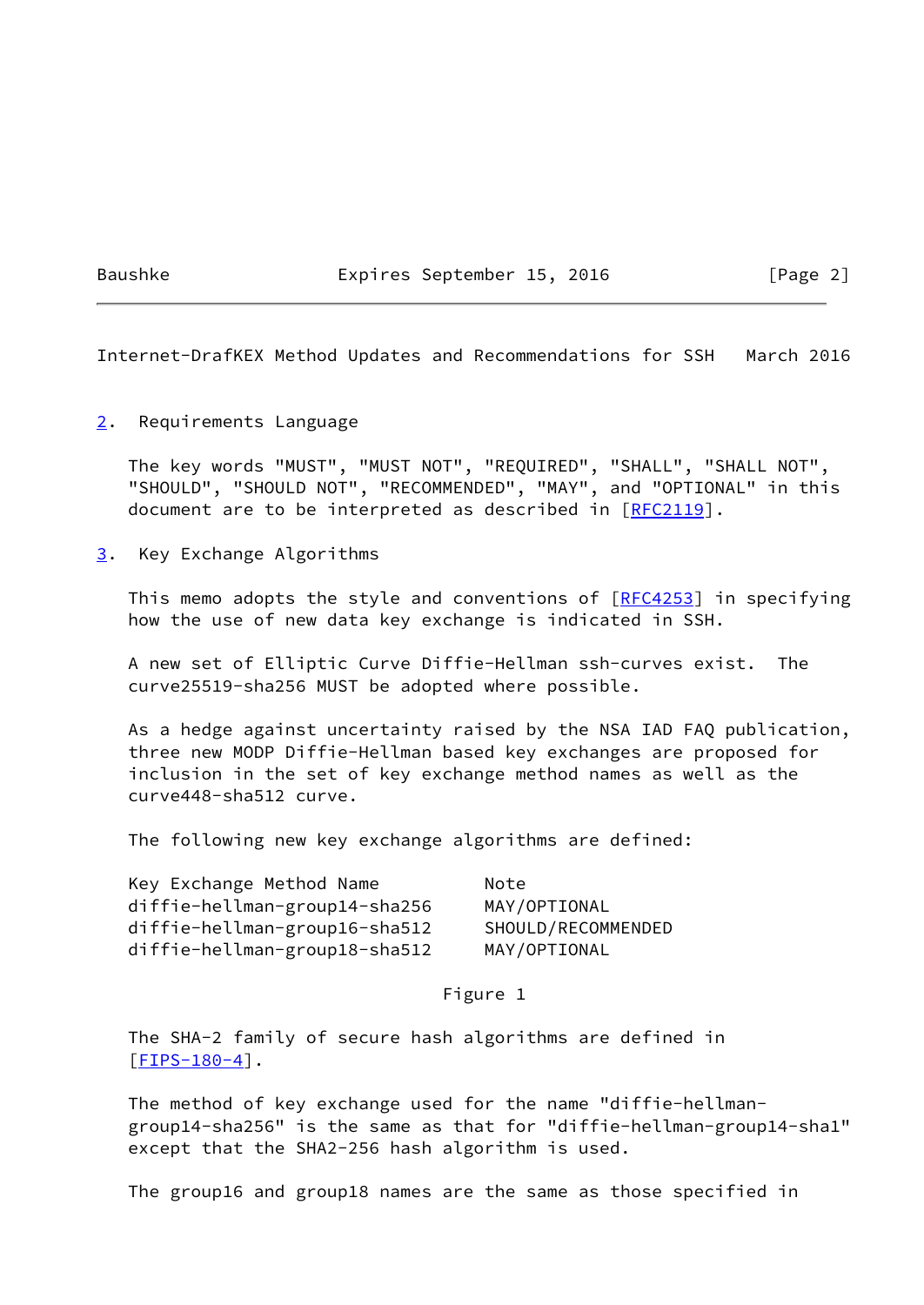[\[RFC3526](https://datatracker.ietf.org/doc/pdf/rfc3526)] 4096-bit MODP Group 16 and 8192-bit MODP Group 18.

 The SHA2-512 algorithm is to be used when "sha512" is specified as a part of the key exchange method name.

<span id="page-3-0"></span>[4](#page-3-0). IANA Considerations

This document augments the Key Exchange Method Names in [\[RFC4253](https://datatracker.ietf.org/doc/pdf/rfc4253)]. It downgrades the use of SHA-1 hashing for key exchange methods in [\[RFC4419](https://datatracker.ietf.org/doc/pdf/rfc4419)], [[RFC4432\]](https://datatracker.ietf.org/doc/pdf/rfc4432), and [[RFC4462](https://datatracker.ietf.org/doc/pdf/rfc4462)]. It also moves from MUST to MAY the ecdh-sha2-nistp256 given in [\[RFC5656](https://datatracker.ietf.org/doc/pdf/rfc5656)].

Internet-DrafKEX Method Updates and Recommendations for SSH March 2016

 It is desirable to also include the ssh-curves from the [\[I-D.ietf-curdle-ssh-curves\]](#page-6-0) in this list. The "curve25519-sha256" is currently available in some Secure Shell implementations under the name "curve25519-sha256@libssh.org" and is the best candidate for a fast, safe, and secure key exchange method.

 IANA is requested to update the SSH algorithm registry with the following entries:

| Key Exchange Method Name             | Reference      | Note          |  |
|--------------------------------------|----------------|---------------|--|
| diffie-hellman-group-exchange-sha1   | <b>RFC4419</b> | SHOULD NOT    |  |
| diffie-hellman-group-exchange-sha256 | <b>RFC4419</b> | <b>MAY</b>    |  |
| diffie-hellman-group1-sha1           | <b>RFC4253</b> | SHOULD NOT    |  |
| diffie-hellman-group14-sha1          | <b>RFC4253</b> | <b>SHOULD</b> |  |
| ecdh-sha2-nistp256                   | <b>RFC5656</b> | <b>MAY</b>    |  |
| ecdh-sha2-nistp384                   | <b>RFC5656</b> | <b>SHOULD</b> |  |
| ecdh-sha2-nistp521                   | <b>RFC5656</b> | SHOULD        |  |
| ecdh-sha2-*                          | <b>RFC5656</b> | MAY           |  |
| ecmgv-sha2                           | <b>RFC5656</b> | MAY           |  |
| $gss-gex-sha1-*$                     | RFC4462        | SHOULD NOT    |  |
| $gss-group1-sha1-*$                  | <b>RFC4462</b> | SHOULD NOT    |  |
| gss-group14-sha1-*                   | <b>RFC4462</b> | MAY           |  |
| $gss-k$                              | <b>RFC4462</b> | <b>MAY</b>    |  |
| $rsa1024 - sha1$                     | <b>RFC4432</b> | SHOULD NOT    |  |
| rsa2048-sha256                       | <b>RFC4432</b> | MAY           |  |
| diffie-hellman-group14-sha256        | This Draft     | MAY           |  |
| diffie-hellman-group16-sha512        | This Draft     | SHOULD        |  |
| diffie-hellman-group18-sha512        | This Draft     | <b>MAY</b>    |  |
| curve25519-sha256                    | ssh-curves     | <b>MUST</b>   |  |
|                                      |                |               |  |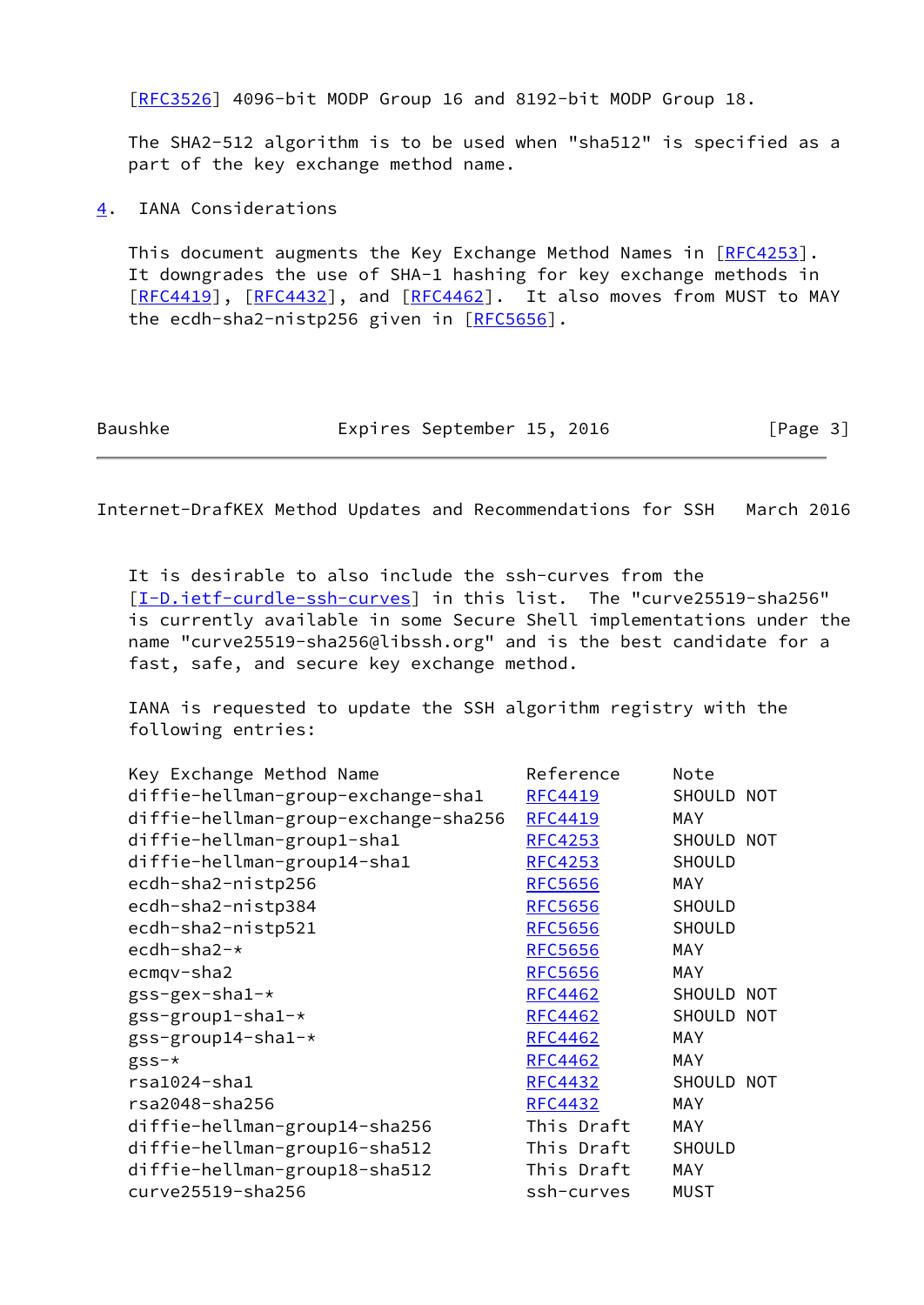## Figure 2

 The Note in the above table is an implementation suggestion/ recommendation for the listed key exchange method. It is up to the end-user as to what algorithms they choose to be able to negotiate.

 The guidance of his document is that the SHA-1 algorithm hashing SHOULD NOT be used. If it is used, it should only be provided for backwards compatibility, should not be used in new designs, and should be phased out of existing key exchanges as quickly as possible because of its known weaknesses. Any key exchange using SHA-1 SHOULD NOT be in a default key exchange list if at all possible. If they are needed for backward compatibility, they SHOULD be listed after all of the SHA-2 based key exchanges.

 The [RFC4253](https://datatracker.ietf.org/doc/pdf/rfc4253) REQUIRED diffie-hellman-group14-sha1 method SHOULD be retained for compatibility with older Secure Shell implementations.

Baushke **Expires September 15, 2016** [Page 4]

Internet-DrafKEX Method Updates and Recommendations for SSH March 2016

 It is intended that this key exchange be phased out as soon as possible.

<span id="page-4-0"></span>[5](#page-4-0). Acknowledgements

 Thanks to the following people for review and comments: Denis Bider, Peter Gutmann, Damien Miller, Niels Moeller, Matt Johnston, Iwamoto Kouichi, Simon Josefsson, Dave Dugal, Daniel Migault.

 Thanks to the following people for code to implement interoperable exchanges using some of these groups as found in an this draft: Darren Tucker for OpenSSH and Matt Johnston for Dropbear. And thanks to Iwamoto Kouichi for information about RLogin, Tera Term (ttssh) and Poderosa implementations also adopting new Diffie-Hellman groups based on this draft.

<span id="page-4-1"></span>[6](#page-4-1). Security Considerations

The security considerations of [\[RFC4253](https://datatracker.ietf.org/doc/pdf/rfc4253)] apply to this document.

The security considerations of [\[RFC3526](https://datatracker.ietf.org/doc/pdf/rfc3526)] suggest that these MODP groups have security strengths given in this table. They are based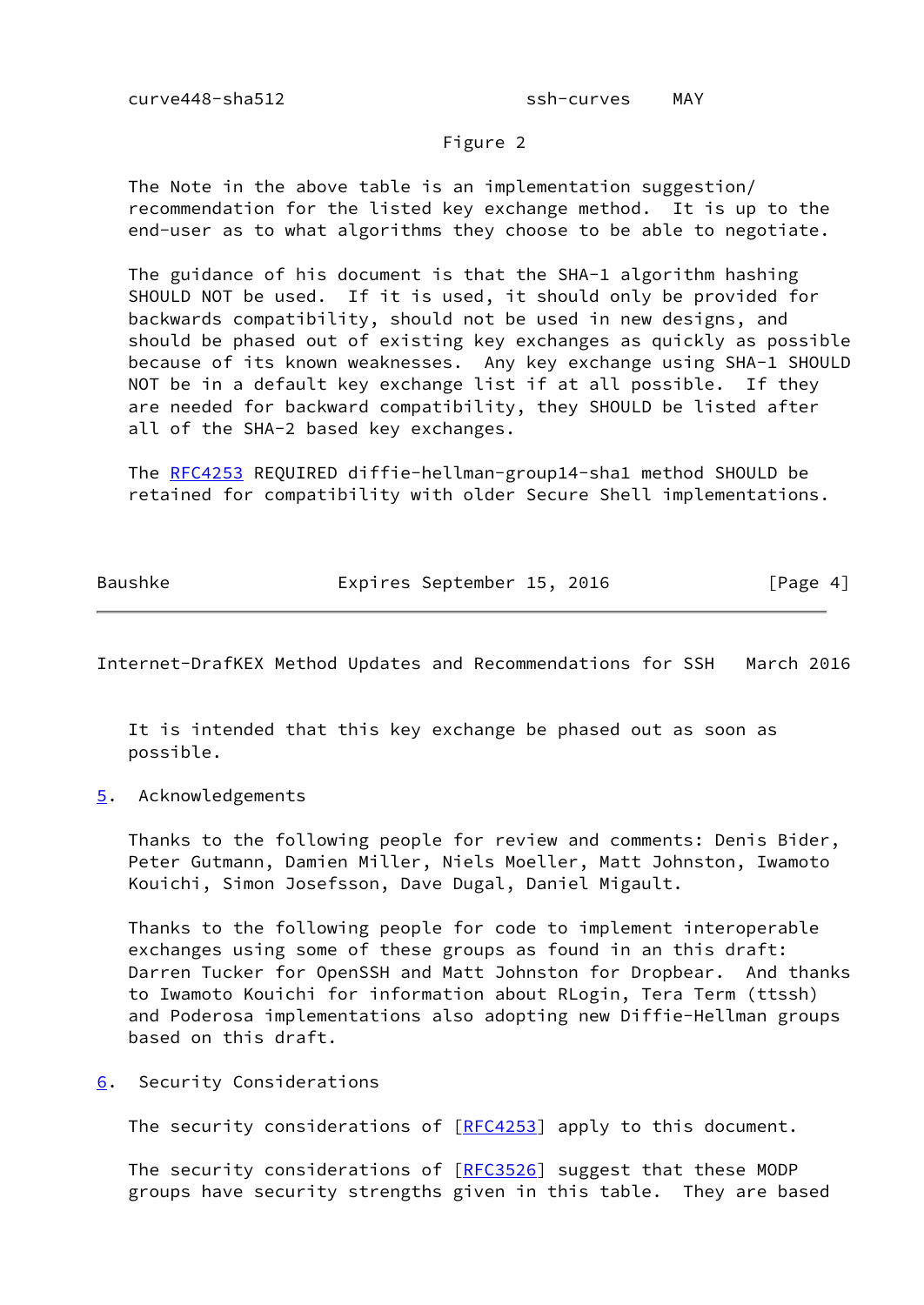on [[RFC3766\]](https://datatracker.ietf.org/doc/pdf/rfc3766) Determining Strengths For Public Keys Used For Exchanging Symmetric Keys.

Group modulus security strength estimates ([RFC3526](https://datatracker.ietf.org/doc/pdf/rfc3526))

| Group | Modulus      |         | Strength Estimate 1   Strength Estimate 2 |         |                  |
|-------|--------------|---------|-------------------------------------------|---------|------------------|
|       |              | in bits | exponent<br>size                          | in bits | exponent<br>size |
| 14    | $2048-bit$   | 110     | $220 -$                                   | 160     | $320 -$          |
| 15    | $3072 - bit$ | 130     | $260 -$                                   | 210     | $420 -$          |
| 16    | 4096-bit     | 150     | $300 -$                                   | 240     | $480 -$          |
| 17    | $6144-bit$   | 170     | $340-$                                    | 270     | $540-$           |
| 18    | 8192-bit     | 190     | $380 -$                                   | 310     | $620 -$          |

## Figure 3

 Many users seem to be interested in the perceived safety of using larger MODP groups and hashing with SHA2-based algorithms.

Baushke Expires September 15, 2016 [Page 5]

Internet-DrafKEX Method Updates and Recommendations for SSH March 2016

## <span id="page-5-1"></span>[7](#page-5-1). References

<span id="page-5-2"></span>[7.1](#page-5-2). Normative References

<span id="page-5-0"></span>[FIPS-180-4]

 National Institute of Standards and Technology, "Secure Hash Standard (SHS)", FIPS PUB 180-4, August 2015, <[http://nvlpubs.nist.gov/nistpubs/FIPS/](http://nvlpubs.nist.gov/nistpubs/FIPS/NIST.FIPS.180-4.pdf) [NIST.FIPS.180-4.pdf](http://nvlpubs.nist.gov/nistpubs/FIPS/NIST.FIPS.180-4.pdf)>.

 [RFC2119] Bradner, S., "Key words for use in RFCs to Indicate Requirement Levels", [BCP 14](https://datatracker.ietf.org/doc/pdf/bcp14), [RFC 2119](https://datatracker.ietf.org/doc/pdf/rfc2119), DOI 10.17487/RFC2119, March 1997, <<http://www.rfc-editor.org/info/rfc2119>>.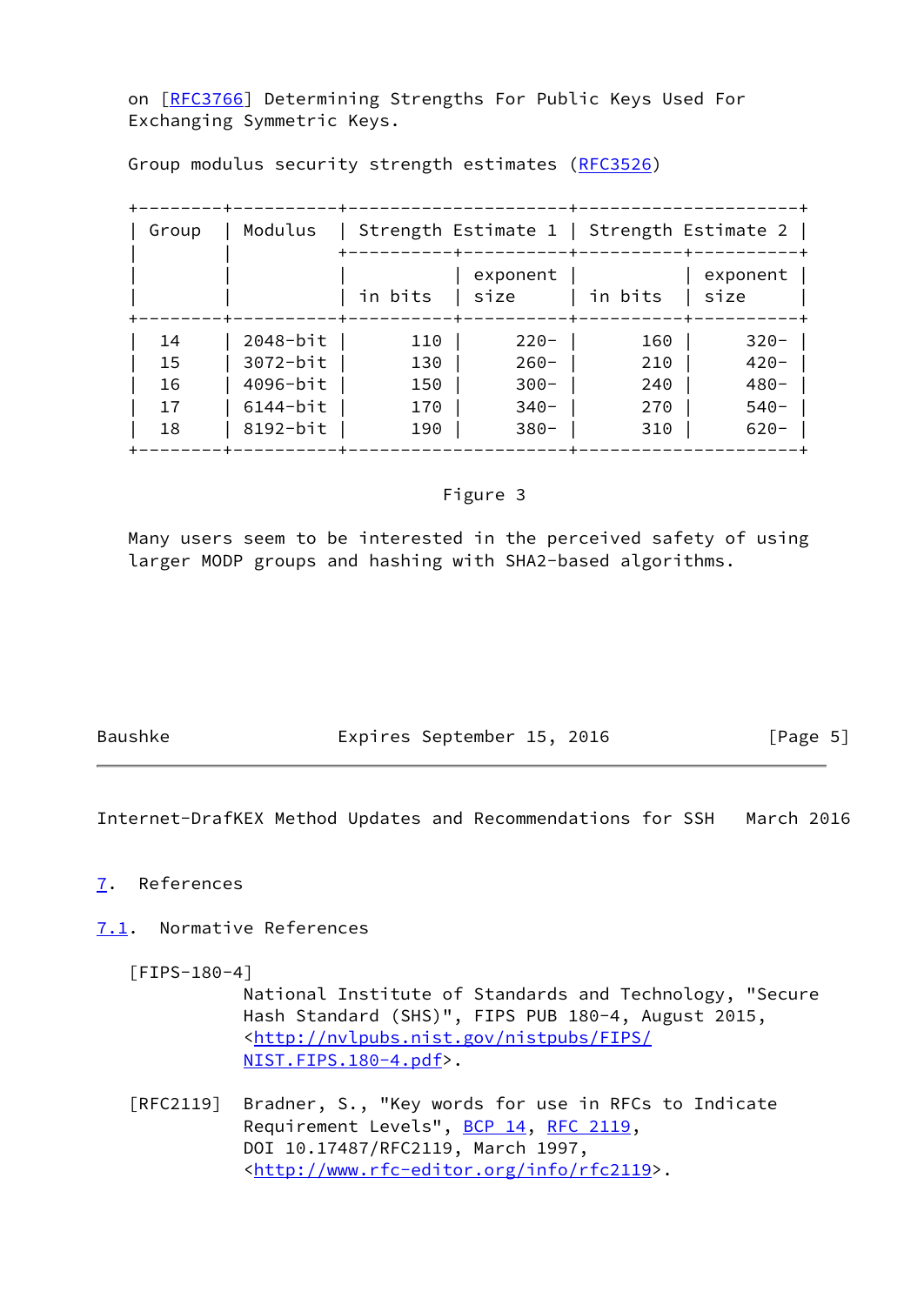- [RFC3526] Kivinen, T. and M. Kojo, "More Modular Exponential (MODP) Diffie-Hellman groups for Internet Key Exchange (IKE)", [RFC 3526,](https://datatracker.ietf.org/doc/pdf/rfc3526) DOI 10.17487/RFC3526, May 2003, <<http://www.rfc-editor.org/info/rfc3526>>.
- [RFC4253] Ylonen, T. and C. Lonvick, Ed., "The Secure Shell (SSH) Transport Layer Protocol", [RFC 4253](https://datatracker.ietf.org/doc/pdf/rfc4253), DOI 10.17487/RFC4253, January 2006, [<http://www.rfc-editor.org/info/rfc4253](http://www.rfc-editor.org/info/rfc4253)>.
- <span id="page-6-3"></span>[7.2](#page-6-3). Informative References

<span id="page-6-0"></span>[I-D.ietf-curdle-ssh-curves]

 Adamantiadis, A. and S. Josefsson, "Secure Shell (SSH) Key Exchange Method using Curve25519 and Curve448", [draft](https://datatracker.ietf.org/doc/pdf/draft-ietf-curdle-ssh-curves-00) [ietf-curdle-ssh-curves-00](https://datatracker.ietf.org/doc/pdf/draft-ietf-curdle-ssh-curves-00) (work in progress), March 2016.

<span id="page-6-2"></span>[MFQ-U-OO-815099-15]

 "National Security Agency/Central Security Service", "CNSA Suite and Quantum Computing FAQ", January 2016, <[https://www.iad.gov/iad/library/ia-guidance/ia-solutions](https://www.iad.gov/iad/library/ia-guidance/ia-solutions-for-classified/algorithm-guidance/cnsa-suite-and-quantum-computing-faq.cfm) [for-classified/algorithm-guidance/cnsa-suite-and-quantum](https://www.iad.gov/iad/library/ia-guidance/ia-solutions-for-classified/algorithm-guidance/cnsa-suite-and-quantum-computing-faq.cfm) [computing-faq.cfm>](https://www.iad.gov/iad/library/ia-guidance/ia-solutions-for-classified/algorithm-guidance/cnsa-suite-and-quantum-computing-faq.cfm).

<span id="page-6-1"></span>[NIST-SP-800-131Ar1]

 Barker, and Roginsky, "Transitions: Recommendation for the Transitioning of the Use of Cryptographic Algorithms and Key Lengths", NIST Special Publication 800-131A Revision 1, November 2015, <[http://nvlpubs.nist.gov/nistpubs/SpecialPublications/](http://nvlpubs.nist.gov/nistpubs/SpecialPublications/NIST.SP.800-131Ar1.pdf) [NIST.SP.800-131Ar1.pdf](http://nvlpubs.nist.gov/nistpubs/SpecialPublications/NIST.SP.800-131Ar1.pdf)>.

Baushke Expires September 15, 2016 [Page 6]

Internet-DrafKEX Method Updates and Recommendations for SSH March 2016

- [RFC2409] Harkins, D. and D. Carrel, "The Internet Key Exchange (IKE)", [RFC 2409,](https://datatracker.ietf.org/doc/pdf/rfc2409) DOI 10.17487/RFC2409, November 1998, <<http://www.rfc-editor.org/info/rfc2409>>.
- [RFC3174] Eastlake 3rd, D. and P. Jones, "US Secure Hash Algorithm 1 (SHA1)", [RFC 3174,](https://datatracker.ietf.org/doc/pdf/rfc3174) DOI 10.17487/RFC3174, September 2001, <<http://www.rfc-editor.org/info/rfc3174>>.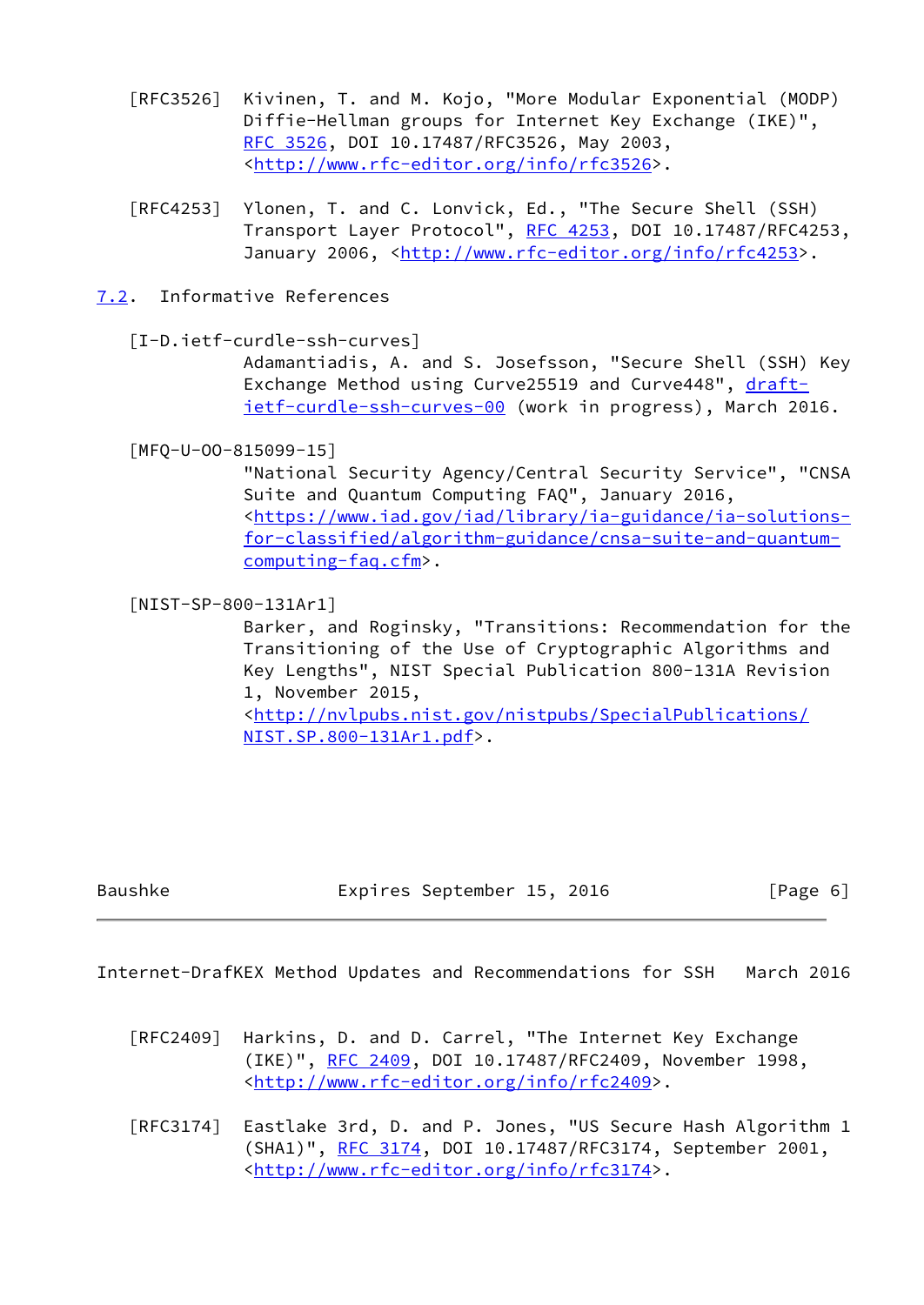- [RFC3766] Orman, H. and P. Hoffman, "Determining Strengths For Public Keys Used For Exchanging Symmetric Keys", [BCP 86](https://datatracker.ietf.org/doc/pdf/bcp86), [RFC 3766,](https://datatracker.ietf.org/doc/pdf/rfc3766) DOI 10.17487/RFC3766, April 2004, <<http://www.rfc-editor.org/info/rfc3766>>.
- [RFC4419] Friedl, M., Provos, N., and W. Simpson, "Diffie-Hellman Group Exchange for the Secure Shell (SSH) Transport Layer Protocol", [RFC 4419](https://datatracker.ietf.org/doc/pdf/rfc4419), DOI 10.17487/RFC4419, March 2006, <<http://www.rfc-editor.org/info/rfc4419>>.
- [RFC4432] Harris, B., "RSA Key Exchange for the Secure Shell (SSH) Transport Layer Protocol", [RFC 4432](https://datatracker.ietf.org/doc/pdf/rfc4432), DOI 10.17487/RFC4432, March 2006, [<http://www.rfc-editor.org/info/rfc4432](http://www.rfc-editor.org/info/rfc4432)>.
- [RFC4462] Hutzelman, J., Salowey, J., Galbraith, J., and V. Welch, "Generic Security Service Application Program Interface (GSS-API) Authentication and Key Exchange for the Secure Shell (SSH) Protocol", [RFC 4462](https://datatracker.ietf.org/doc/pdf/rfc4462), DOI 10.17487/RFC4462, May 2006, [<http://www.rfc-editor.org/info/rfc4462](http://www.rfc-editor.org/info/rfc4462)>.
- [RFC5656] Stebila, D. and J. Green, "Elliptic Curve Algorithm Integration in the Secure Shell Transport Layer", [RFC 5656,](https://datatracker.ietf.org/doc/pdf/rfc5656) DOI 10.17487/RFC5656, December 2009, <<http://www.rfc-editor.org/info/rfc5656>>.
- [RFC6194] Polk, T., Chen, L., Turner, S., and P. Hoffman, "Security Considerations for the SHA-0 and SHA-1 Message-Digest Algorithms", [RFC 6194](https://datatracker.ietf.org/doc/pdf/rfc6194), DOI 10.17487/RFC6194, March 2011, <<http://www.rfc-editor.org/info/rfc6194>>.

<span id="page-7-0"></span>[safe-curves]

 Bernstein, and Lange, "SafeCurves: choosing safe curves for elliptic-curve cryptography.", February 2016, <[https://safecurves.cr.yp.to/>](https://safecurves.cr.yp.to/).

Author's Address

Baushke Expires September 15, 2016 [Page 7]

Internet-DrafKEX Method Updates and Recommendations for SSH March 2016

Mark D. Baushke